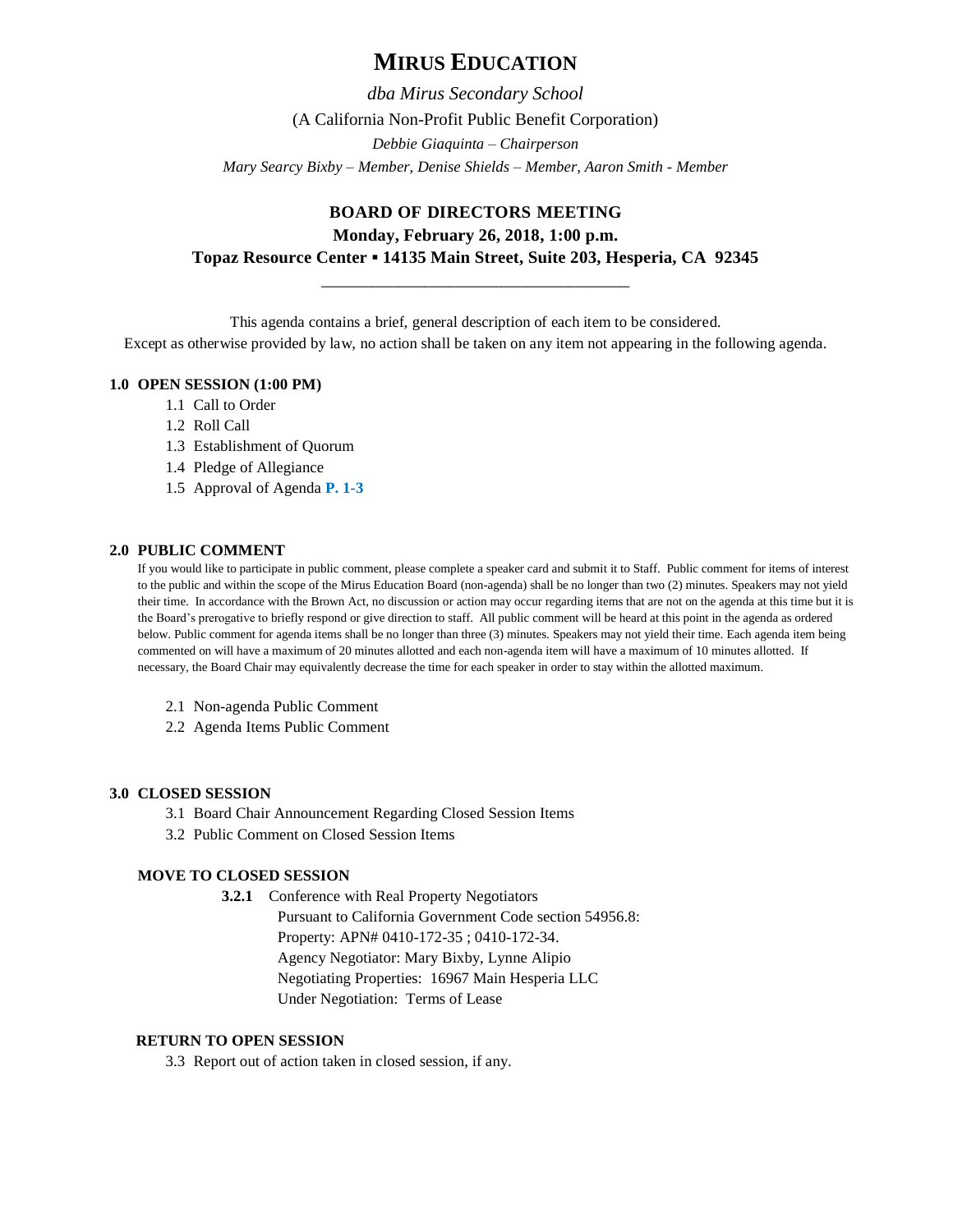### **4.0 ADMINISTRATIVE ITEMS**

- 4.1 President's Report
	- **4.1.1** Local Control and Accountability Plan (LCAP) Update and Feedback Presentation by Starr
	- **4.1.2** Feasibility Study for Establishment of Teacher Credentialing Program
	- **4.1.3** Marketing Update
	- **4.1.4** Audeo's WASC self-study report
	- **4.1.5** Audeo Mission Valley-Prop Z Building Update
	- **4.1.6** Audeo Tierrasanta K-5 Building Update
	- **4.1.7** Chief Business Officer (CBO) Training Update
	- **4.1.8** CCSA Democratic Conference Event on February 24, 2018
	- **4.1.9** Statements of Economic Interests Form 700 Filing Deadline April 2, 2018 **P.4-26**
- 4.2 Strategic Plan Update
	- **4.2.1** Mirus Secondary School
		- 4.2.1.1 School Participation Report for the period of 2017-2018 Month 3 6: 08/28/17 – 12/1517 **P. 27-30**

# **5.0 CONSENT AGENDA**

All matters listed under the consent agenda are considered by the Board to be routine and will be approved/enacted by the Board in one motion in the form listed below. Unless specifically requested by a Board member for further discussion or removed from the agenda, there will be no discussion of these items prior to the Board votes on them. The President recommends approval of all consent agenda items.

5.1 Consider Approval of Meeting Minutes for November 13, 2017 and November 28, 2017 **P. 31-34**

### 5.2 **Consent Action Items Specific to Mirus Secondary School**

- **5.2.1** Consider Approval of the Updated Student and Parent Handbook **P.35-122**
- **5.2.2** Consider Approval of Consider Approval of Safety Plan 2017-2018 **P.** 123-187
- **5.2.3** Consider Approval of the Title I Parent Involvement Policy 6010Amendment **P.188-192**
- **5.2.4** Consider Approval of the Student Freedom of Speech/Expression Policy 3250 **P.193-195**
- **5.2.5** Consider Approval of the Resource Center and School Volunteer, Visitation and Removal Policy 6020 Amendment **P.196-199**
- **5.2.6** Consider Approval of Field Trips and Excursions Policy 1920 **P.200-204**

# **6.0 ACTION ITEMS**

- **6.1.1** Accept Letter of Resignation of Board Member Mary Bixby effective February 27, 2018
- **6.1.2** Consider Acceptance of Audit Report/Consolidated Financial Statements and Supplemental Information Year Ended June 30, 2017 **P.205-245**
- **6.1.3** Consider Approval of Resolution Authorizing Request for Exemption From the STRS Postretirement Waiting Period & STRS Postretirement Earnings Limitations **P.246-247**
- **6.1.4** Consider Approval of the Drug and Alcohol Free Workplace Policy 5130 **P.248-250**

# 6.2 **Action Items Specific to Mirus Secondary School**

- **6.2.1** Consider Approval of FY 2017-18 First Interim Report **P.251-266**
- **6.2.2** Review and Discuss FY 2017-18 February Revised Operational Budget Assumptions and Consider Approval of FY 2017-18 February Revised Operational Budget Report **P.267-274**
- **6.2.3** Consider Ratification of New Facility Lease APN# 0410-172-35 ; 0410-172-34.
- **6.2.4** Consider Approval of Administration of Medication Policy 5140 **P.275-276**
- **6.2.5** Consider Approval of the Physical Education and Exemption Policy 3290 **P.277-278**
- **6.2.6** Consider Approval of the Wellness Policy 1910 **P.279-285**
- **6.2.7** Consider Approval of Title IX Harassment, Intimidation, Discrimination and Bullying Policy 3225 **P.286-292**